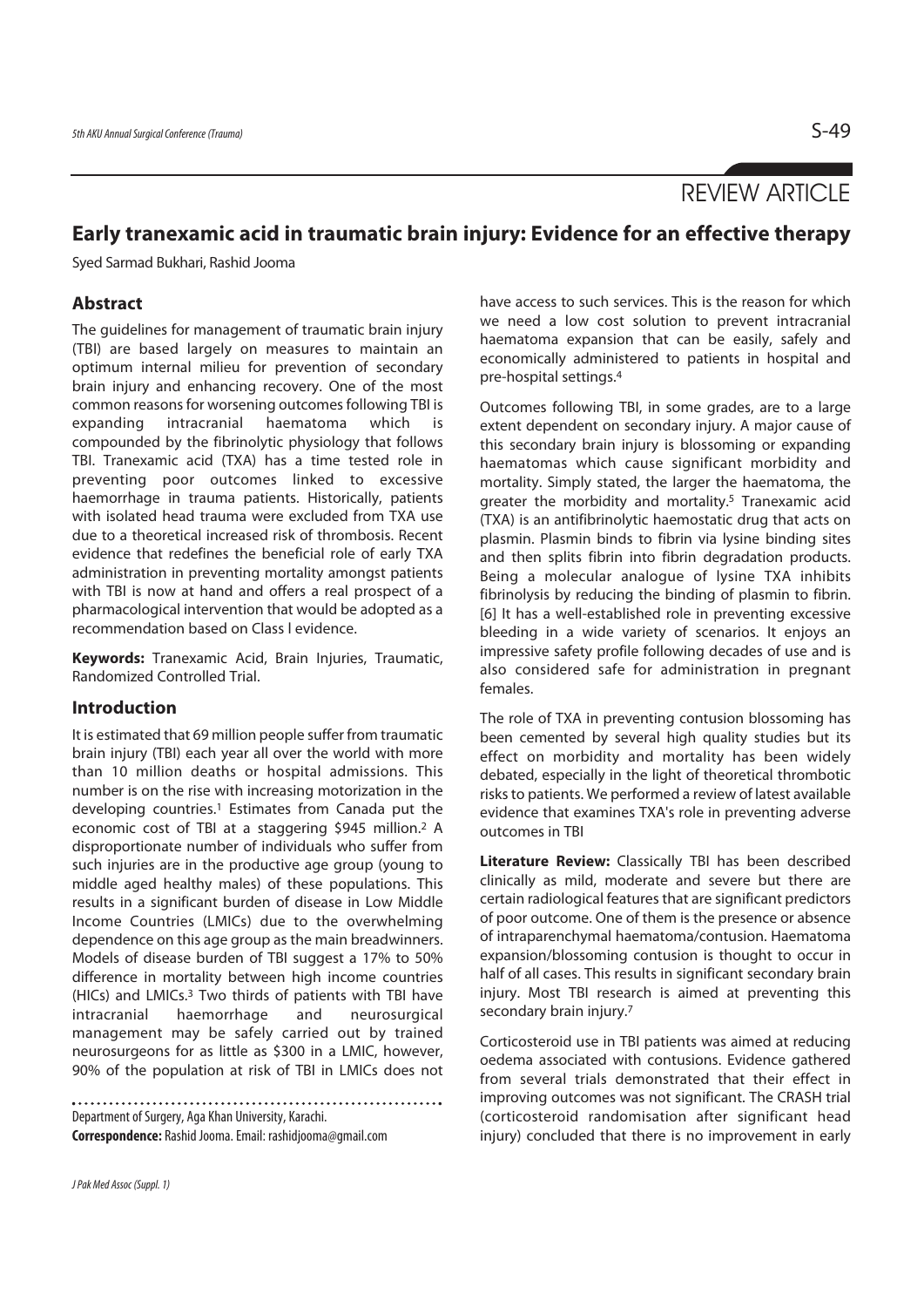mortality following steroid use but there is increase in mortality within 2 weeks following corticosteroid administration.8

Strategies aimed at preventing clot expansion include the use of TXA which is an antifibrinolytic agent administered intravenously as soon as possible following head trauma. There was good evidence to support that TXA reduces blood loss in surgical patients and mortality in patients with traumatic haemorrhage. The Clinical Randomization of an Antifibrinolytic in Significant Haemorrhage (CRASH-2) trial randomized an impressive 20,211 patients to two arms, 10,096 received TXA as infusion within 8 hours of injury.9 A subset analysis from this trial is referred to as CRASH-2 IBS (Clinical Randomisation of an Antifibrinolytic in Significant Haemorrhage intracranial bleeding study). Published in 2011, it included CRASH-2 patients who also had TBI [Glasgow Coma Score (GCS) score of  $\leq$ 14 and a brain computerised tomography (CT) scan compatible with TBI]. These patients were from India and Colombia, both of which are considered LMICs. It examined the effect of TXA administration on total haemorrhage growth and several secondary outcomes that impact survival and outcomes in TBI. Historically this was the first randomized controlled trial to evaluate the effect of TXA in TBI patients. Although the trial failed to establish benefits or risks of TXA administration, it laid the ground work for what is the largest randomized double blind study to evaluate the role of TXA administration in isolated TBI, the CRASH-3 trial.10

The second randomized, double blinded, placebo controlled trial which aimed at determining the effect of early TXA administration in patients with TBI was published by Yutthakasemsunt et al in November 2013. This Thai study enrolled 238 subjects who were randomized and one arm was administered TXA with the primary observed endpoint being progressive intracerebral haemorrhage (PIH). This study had low power, like the CRASH-2 IBS, and failed to demonstrate a significant difference in PIH between the two arms but a decreasing trend of PIH in the short term TXA arm was evident with no increase in thrombotic adverse events. The study concluded that larger studies with sufficient power were needed to settle this debate.11

TXA is a widely available, affordable medication with evidence of safety from decades of use for a wide variety of haemorrhagic indications. The risk of severe side effects of TXA is decidedly low with the most feared complications being thrombotic. Based on latest available data by Chornenki et al of pooled data from 22 studies with a cumulative number of 49,538 patients showed no increased risk of arterial or venous

thrombosis associated with the use of TXA.12 This data shows that TXA can be safely and easily administered in LMICs where 90% of the population does not have access to specialist neurosurgical care. Early administration is now considered important and this makes it imperative that TXA administration MUST begin at the point of first contact with health care providers. CRASH-2 showed that administration within 1 hour of injury had significantly better survival than between 1-3 hours amongst all patients. This could mean ambulance personnel, paramedics, lady health workers and others. Lipsky et al (2014) published the first report of prehospital administration of TXA in trauma patients and showed that it could be reliably and safely administered in zones of conflict. There were no reported adverse effects.13 A multi-center double-blind randomized controlled trial with 3 treatment arms has been completed with results yet to be published that compares the effect of TXA on survival in TBI when administration performed in the prehospital setting vs emergency room.14

Jokar et al (February 2017) reported a randomized, single blinded, placebo controlled trial from Iran which confirms the efficacy of TXA in reducing PIH in patients with TBI. This study however has several design limitations.<sup>15</sup> Chang et al recently (May 2019) reported data that suggests that the use of TXA in TBI results in decreased mortality. This study is a prospective non-randomised observational trial in which the decision to use TXA was left to the on call neurosurgeon.<sup>16</sup>

The CRASH-3 trial is a prospective, international, multicentre, parallel group, placebo-controlled randomized trial of patients with isolated TBI.17 It sought to examine the effect of TXA administration on patients with TBI who satisfied the following criteria;

i. Adults with TBI presenting within 3 hours of injury Intracranial bleeding on computed tomography (CT)

- ii. Glasgow coma score of 12 or less
- iii. No significant extracranial bleeding

Eligible patients with a count of 12,737 were randomly allocated (1:1) to receive tranexamic acid or matching placebo (0.9% sodium chloride) in 175 hospitals in 29 countries. The 1gram loading dose of the trial treatment was administered by intravenous injection within minutes of randomisation in the hospital. The 1 gram maintenance dose was administered by intravenous infusion as soon as the loading dose was completed. Tranexamic acid or placebo were given as an additional treatment to the routine management of TBI.18 Results of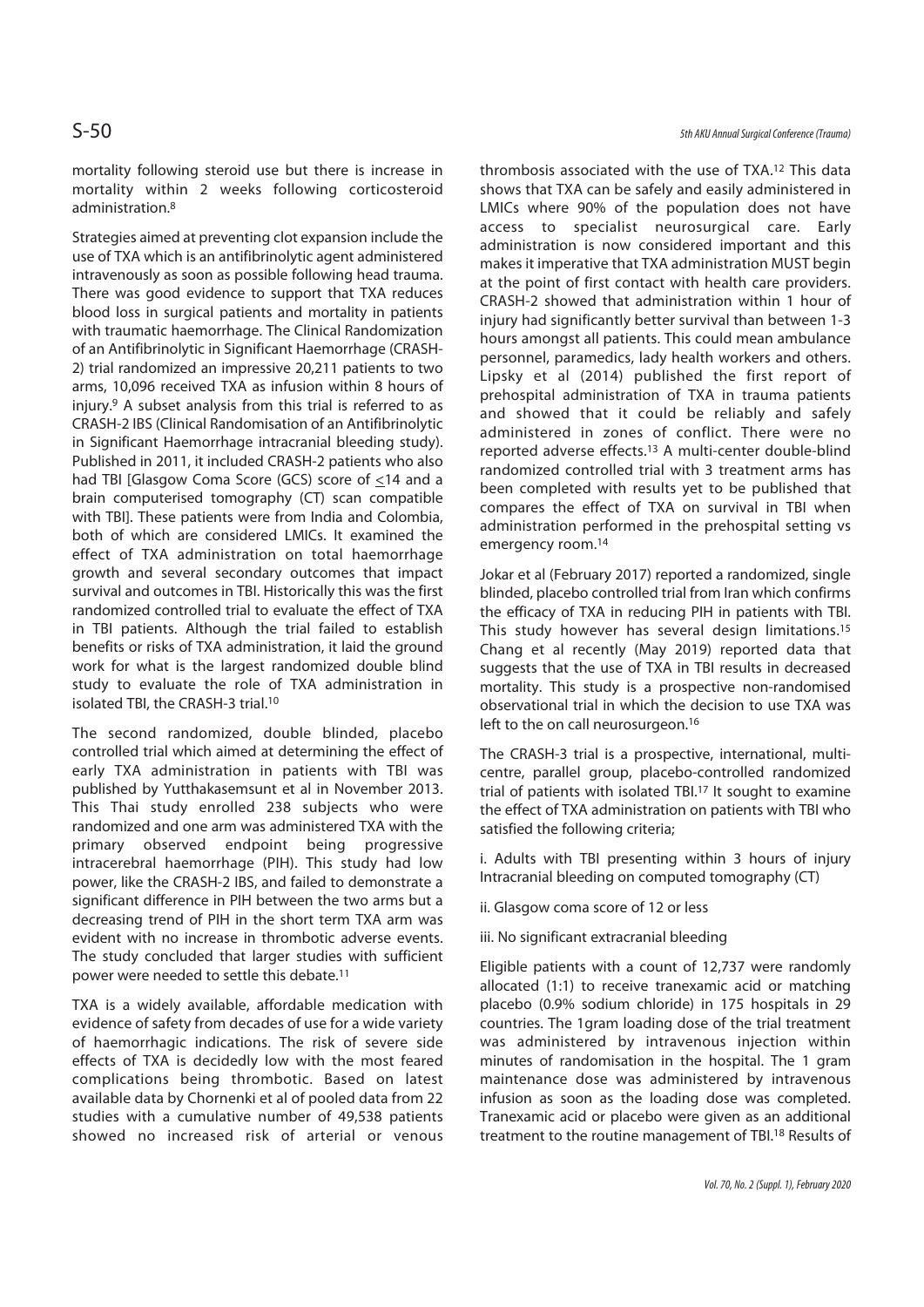## 5th AKU Annual Surgical Conference (Trauma)  $S$  - 51

the CRASH-III were published in The Lancet in October 2019 and established two important facts; early TXA administration in patients with isolated TBI reduces mortality and that the risk of adverse thrombotic complications from TXA was not significantly different from placebo. And even more importantly, CRASH III identifies WHICH patients benefit from TXA.

Patients with severe TBI (GCS <8, non-reactive pupils at presentation) did not receive any significant benefit in terms of prevention of early or late death (RR 0·99 [0·91- 1·07]). This was expected as these patients have primary TBI that is severe and TXA would not benefit in these circumstances. TXA was expected to prevent worsening of intracranial haemorrhage with resultant poor outcomes in patients with mild to moderate TBI. This was reflected in the risk reduction for death in these patients (RR 0·78 [95% CI 0·64-0·95]). The benefit to these patients was tied to the time of administration of TXA. Administration within the first 3 hours following injury was correlated with better outcomes in patients with mild to moderate TBI (p=0·005) while it did not affect outcomes in instances of severe TBI (p=0·73). When benefit from TXA was examined for reducing death within 24 hours following injury, the effect was found to be the greatest with an approximate risk reduction of 25% when compared to placebo [RR 0·72 (0·56-0·92)].19

With close to 13,000 patients randomised, this trial is one of the largest interventional studies of TBI. It provides for the first time Level l evidence of benefit of a pharmacological intervention in the head injured. Though the authors state "Our results show that tranexamic acid is safe in patients with TBI and that treatment within 3 hours of injury reduces head injuryrelated death. Patients should be treated as soon as possible after injury",19 the effect is most marked in those with mild to moderate injury. Besides offering a therapeutic guideline, this study highlights the effect of progressive bleeding in the traumatized brain and points to the most fruitful avenue of future research to uncover therapies that would mitigate the burden of death and disability in this public health scourge of our time.

### **Conclusions**

Intracranial bleeding and expansion of haemorrhagic contusions are amongst the significant adverse secondary pathophysiologies in TBI. Fibrinolysis has been established as a major factor in the coagulopathy progression of injury related haemorrhage following head injury and can be the target for therapeutic interventions to mitigate its mortality and morbidity. With 12,737 study subjects, CRASH-3 is the largest ever

interventional TBI trial and the first acute stage pharmacological intervention in head injury to show improved outcomes. When tranexamic acid is given within 3 hours, there was a significant reduction of risk of death in patients with mild to moderate TBI (RR 0.78 [95% CI 0.64-0.95]). This beneficial effect was not seen in patients with severe head injury. The adverse effects of the drug particularly thrombotic or seizure complications were not in excess of the placebo group of the trial. The evidence at hand favours early administration of TXA to those with traumatic brain injury and will likely be incorporated in future TBI management guidelines as a recommendation with Level 1 evidence.

#### **Disclaimer:** None.

**Conflict of Interest:** Prof Rashid Jooma was a CRASH-3 Trial collaborator.

#### **Source of Funding:** None.

#### **References**

- 1. Bruns J Jr, Hauser WA. The epidemiology of traumatic brain injury: a review. Epilepsia 2003;44(Suppl 10):2-10.
- 2. Fu TS, Jing R, McFaull SR, Cusimano MD. Health & economic burden of traumatic brain injury in the emergency department. Can J Neurol Sci 2016;43:238-47. doi: 10.1017/cjn.2015.320.
- 3. Bhalla K, Ezzati M, Mahal A, Salomon J, Reich M. A risk based method for modeling traffic fatalities. Risk Anal 2007;27:125-36.
- 4. Rudolfson N, Dewan MC, Park KB, Shrime MG, Meara JG, Alkire BC. The economic consequences of neurosurgical disease in low- and middle-income countries. J Neurosurg 2018:1-8. doi: 10.3171/2017.12.JNS17281.
- 5. Perel P, Roberts I, Bouamra O, Woodford M, Mooney J, Lecky F. Intracranial bleeding in patients with traumatic brain injury: a prognostic study. BMC Emerg Med 2009;9:15. doi: 10.1186/1471- 227X-9-15.
- 6. Mahmood A, Roberts I, Shakur H, Harris T, Belli A. Does tranexamic acid improve outcomes in traumatic brain injury? BMJ 2016;354:i4814. doi: 10.1136/bmj.i4814.
- 7. Chang EF, Meeker M, Holland MC. Acute traumatic intraparenchymal haemorrhage: risk factors for progression in the early post-injury period. Neurosurgery 2006;58:647-56.
- 8. Roberts I, Yates D, Sandercock P, Farrell B, Wasserberg J, Lomas G, et al. Effect of intravenous corticosteroids on death within 14 days in 10008 adults with clinically significant head injury (MRC CRASH trial): randomised placebo-controlled trial. Lancet 2004;364:1321-8.
- 9. Roberts I, Shakur H, Coats T, Hunt B, Balogun E, Barnetson L, et al. The CRASH-2 trial: a randomised controlled trial and economic evaluation of the effects of tranexamic acid on death, vascular occlusive events and transfusion requirement in bleeding trauma patients. Health Technol Assess 2013;17:1-79. doi: 10.3310/hta17100.
- 10. CRASH-2 Collaborators, Intracranial Bleeding Study. Effect of tranexamic acid in traumatic brain injury: a nested randomised, placebo controlled trial (CRASH-2 Intracranial Bleeding Study). BMJ 2011;343:d3795. doi: 10.1136/bmj.d3795.
- 11. Yutthakasemsunt S, Kittiwatanagul W, Piyavechvirat P, Thinkamrop B, Phuenpathom N, Lumbiganon P. Tranexamic acid for patients with traumatic brain injury: a randomized, double-